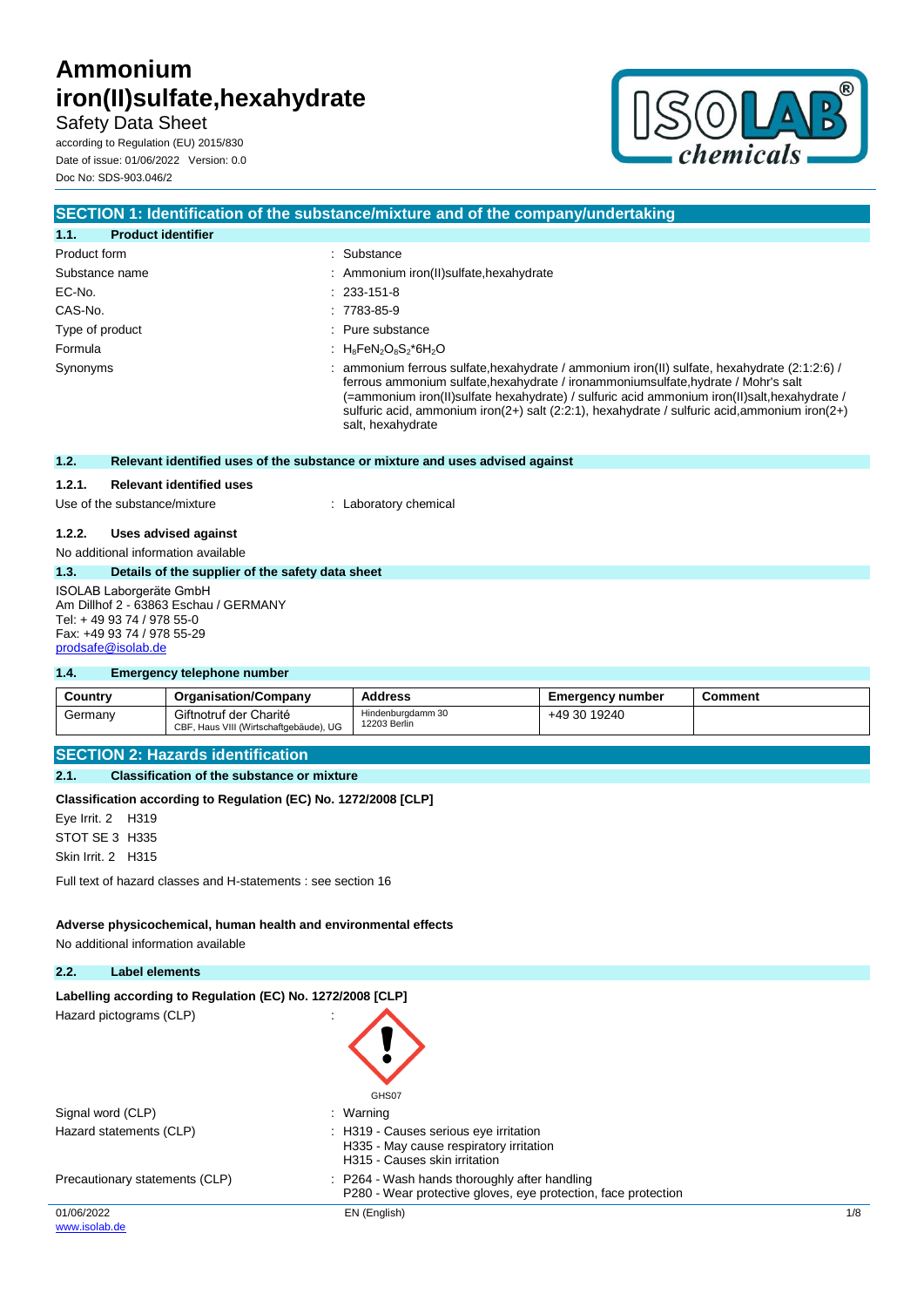Safety Data Sheet

according to Regulation (EU) 2015/830 Date of issue: 01/06/2022 Version: 0.0 Doc No: SDS-903.046/2



P321 - Specific treatment (see information on this label)

P304+P340 - IF INHALED: remove victim to fresh air and keep at rest in a position comfortable for breathing

P332+P313 - If skin irritation occurs: Get medical advice/attention

P405 - Store locked up

## **2.3. Other hazards**

No additional information available

| <b>SECTION 3: Composition/information on ingredients</b> |                                           |     |
|----------------------------------------------------------|-------------------------------------------|-----|
| 3.1.<br><b>Substances</b>                                |                                           |     |
| Name                                                     | <b>Product identifier</b>                 | %   |
| Ammonium iron(II) sulfate, hexahydrate                   | (CAS-No.) 7783-85-9<br>(EC-No.) 233-151-8 | 100 |

Full text of H-statements: see section 16

#### **3.2. Mixtures**

Not applicable

| <b>SECTION 4: First aid measures</b>                                |                                                                                                                                                                                                                                                                                                                                                                                                                                                                                                                                                                            |
|---------------------------------------------------------------------|----------------------------------------------------------------------------------------------------------------------------------------------------------------------------------------------------------------------------------------------------------------------------------------------------------------------------------------------------------------------------------------------------------------------------------------------------------------------------------------------------------------------------------------------------------------------------|
| 4.1.<br>Description of first aid measures                           |                                                                                                                                                                                                                                                                                                                                                                                                                                                                                                                                                                            |
| First-aid measures general                                          | Check the vital functions. Unconscious: maintain adequate airway and respiration. Respiratory<br>arrest: artificial respiration or oxygen. Cardiac arrest: perform resuscitation. Victim conscious<br>with laboured breathing: half-seated. Victim in shock: on his back with legs slightly raised.<br>Vomiting: prevent asphyxia/aspiration pneumonia. Prevent cooling by covering the victim (no<br>warming up). Keep watching the victim. Give psychological aid. Keep the victim calm, avoid<br>physical strain. Depending on the victim's condition: doctor/hospital. |
| First-aid measures after inhalation                                 | Remove the victim into fresh air. Respiratory problems: consult a doctor/medical service.                                                                                                                                                                                                                                                                                                                                                                                                                                                                                  |
| First-aid measures after skin contact                               | Wash immediately with lots of water. Do not apply (chemical) neutralizing agents. Take victim<br>to a doctor if irritation persists.                                                                                                                                                                                                                                                                                                                                                                                                                                       |
| First-aid measures after eye contact                                | Rinse immediately with plenty of water. Do not apply neutralizing agents. Take victim to an<br>ophthalmologist if irritation persists.                                                                                                                                                                                                                                                                                                                                                                                                                                     |
| First-aid measures after ingestion                                  | Rinse mouth with water. Immediately after ingestion: give lots of water to drink. Victim is fully<br>conscious: immediately induce vomiting. Induce vomiting by giving a 0.9 % saline solution. Call<br>Poison Information Centre (www.big.be/antigif.htm). Consult a doctor/medical service if you feel<br>unwell. Ingestion of large quantities: immediately to hospital.                                                                                                                                                                                                |
| 4.2.<br>Most important symptoms and effects, both acute and delayed |                                                                                                                                                                                                                                                                                                                                                                                                                                                                                                                                                                            |
| Symptoms/effects after inhalation                                   | : AFTER INHALATION OF DUST: Irritation of the respiratory tract. Irritation of the nasal mucous<br>membranes.                                                                                                                                                                                                                                                                                                                                                                                                                                                              |
| Symptoms/effects after skin contact                                 | Tingling/irritation of the skin.                                                                                                                                                                                                                                                                                                                                                                                                                                                                                                                                           |
| Symptoms/effects after eye contact                                  | Irritation of the eye tissue.                                                                                                                                                                                                                                                                                                                                                                                                                                                                                                                                              |
| Symptoms/effects after ingestion                                    | Nausea. Vomiting. Irritation of the gastric/intestinal mucosa.                                                                                                                                                                                                                                                                                                                                                                                                                                                                                                             |
| 4.3.                                                                | Indication of any immediate medical attention and special treatment needed                                                                                                                                                                                                                                                                                                                                                                                                                                                                                                 |
| No additional information available                                 |                                                                                                                                                                                                                                                                                                                                                                                                                                                                                                                                                                            |
| <b>SECTION 5: Fire-fighting measures</b>                            |                                                                                                                                                                                                                                                                                                                                                                                                                                                                                                                                                                            |
| <b>Extinguishing media</b><br>5.1.                                  |                                                                                                                                                                                                                                                                                                                                                                                                                                                                                                                                                                            |
| Suitable extinguishing media                                        | Adapt extinguishing media to the environment.                                                                                                                                                                                                                                                                                                                                                                                                                                                                                                                              |
| Unsuitable extinguishing media                                      | : No unsuitable extinguishing media known.                                                                                                                                                                                                                                                                                                                                                                                                                                                                                                                                 |
| 5.2.<br>Special hazards arising from the substance or mixture       |                                                                                                                                                                                                                                                                                                                                                                                                                                                                                                                                                                            |
| Fire hazard                                                         | : DIRECT FIRE HAZARD. Non combustible.                                                                                                                                                                                                                                                                                                                                                                                                                                                                                                                                     |
| <b>Explosion hazard</b>                                             | DIRECT EXPLOSION HAZARD. No data available on direct explosion hazard. INDIRECT<br>EXPLOSION HAZARD. No data available on indirect explosion hazard.                                                                                                                                                                                                                                                                                                                                                                                                                       |
| 5.3.<br><b>Advice for firefighters</b>                              |                                                                                                                                                                                                                                                                                                                                                                                                                                                                                                                                                                            |
| Precautionary measures fire                                         | : Exposure to fire/heat: keep upwind. Exposure to fire/heat: consider evacuation. Exposure to<br>fire/heat: have neighbourhood close doors and windows.                                                                                                                                                                                                                                                                                                                                                                                                                    |
| Firefighting instructions                                           | Dilute toxic gases with water spray.                                                                                                                                                                                                                                                                                                                                                                                                                                                                                                                                       |
| 01/06/2022<br>www.isolab.de                                         | EN (English)<br>2/8                                                                                                                                                                                                                                                                                                                                                                                                                                                                                                                                                        |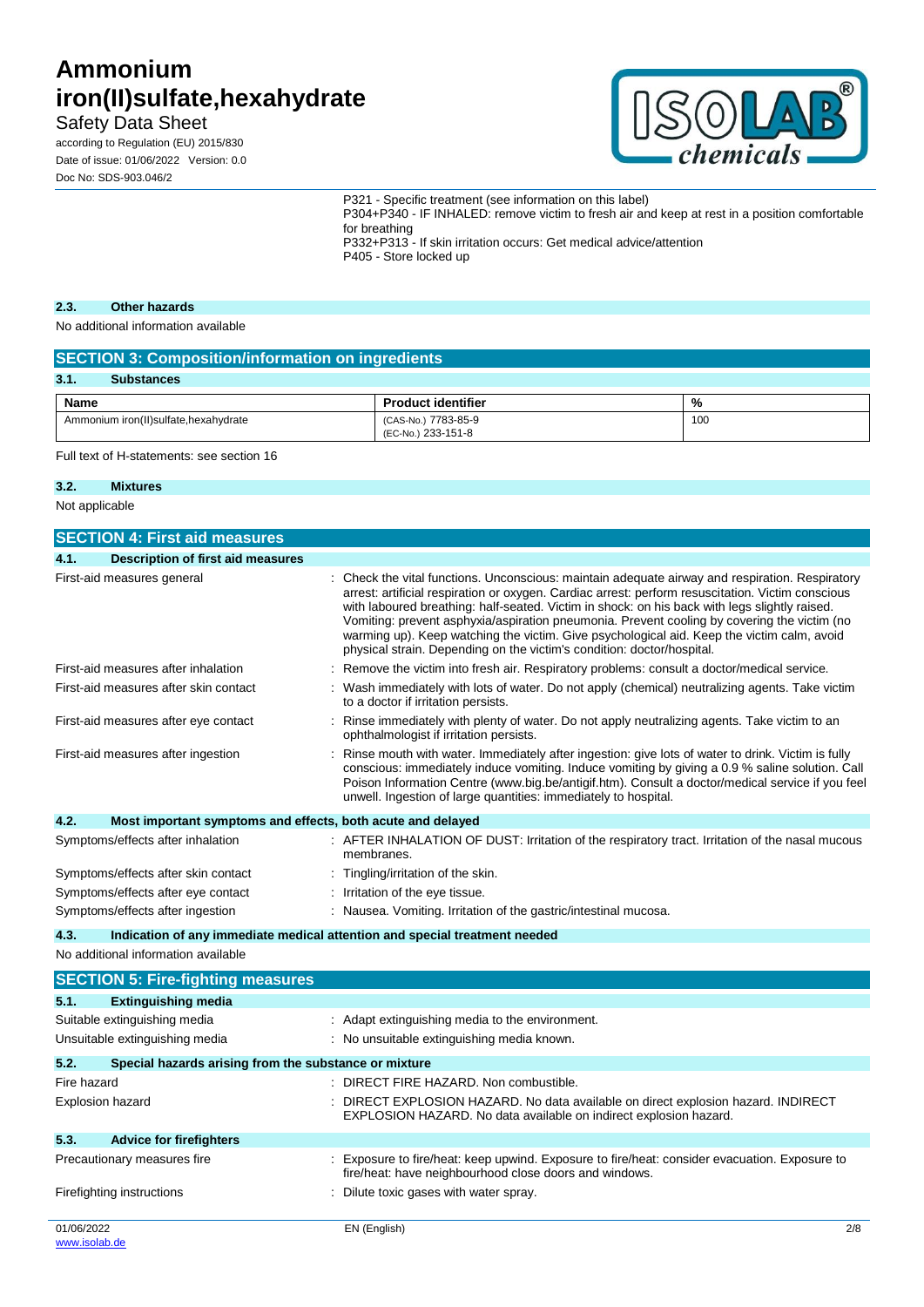Safety Data Sheet

according to Regulation (EU) 2015/830 Date of issue: 01/06/2022 Version: 0.0 Doc No: SDS-903.046/2



|                                               | Protection during firefighting                               | : Heat/fire exposure: compressed air/oxygen apparatus.                                                                                                                                                                                                                                                                                            |
|-----------------------------------------------|--------------------------------------------------------------|---------------------------------------------------------------------------------------------------------------------------------------------------------------------------------------------------------------------------------------------------------------------------------------------------------------------------------------------------|
| <b>SECTION 6: Accidental release measures</b> |                                                              |                                                                                                                                                                                                                                                                                                                                                   |
| 6.1.                                          |                                                              | Personal precautions, protective equipment and emergency procedures                                                                                                                                                                                                                                                                               |
| 6.1.1.                                        | For non-emergency personnel                                  |                                                                                                                                                                                                                                                                                                                                                   |
|                                               | Protective equipment                                         | : Gloves. Face-shield. Protective clothing. Dust cloud production: compressed air/oxygen<br>apparatus. Dust cloud production: dust-tight suit.                                                                                                                                                                                                    |
|                                               | Emergency procedures                                         | : Mark the danger area. Prevent dust cloud formation. No naked flames. Wash contaminated<br>clothes.                                                                                                                                                                                                                                              |
|                                               | Measures in case of dust release                             | : In case of dust production: keep upwind. Dust production: have neighbourhood close doors and<br>windows.                                                                                                                                                                                                                                        |
| 6.1.2.                                        | For emergency responders                                     |                                                                                                                                                                                                                                                                                                                                                   |
|                                               | No additional information available                          |                                                                                                                                                                                                                                                                                                                                                   |
| 6.2.                                          | <b>Environmental precautions</b>                             |                                                                                                                                                                                                                                                                                                                                                   |
|                                               | No additional information available                          |                                                                                                                                                                                                                                                                                                                                                   |
| 6.3.                                          | Methods and material for containment and cleaning up         |                                                                                                                                                                                                                                                                                                                                                   |
|                                               | For containment                                              | : Contain released substance, pump into suitable containers. Consult "Material-handling" to<br>select material of containers. Plug the leak, cut off the supply. Knock down/dilute dust cloud<br>with water spray.                                                                                                                                |
|                                               | Methods for cleaning up                                      | : Prevent dust cloud formation. Scoop solid spill into closing containers. See "Material-handling"<br>for suitable container materials. Clean contaminated surfaces with an excess of water. Wash<br>clothing and equipment after handling.                                                                                                       |
| 6.4.                                          | Reference to other sections                                  |                                                                                                                                                                                                                                                                                                                                                   |
|                                               | No additional information available                          |                                                                                                                                                                                                                                                                                                                                                   |
|                                               | <b>SECTION 7: Handling and storage</b>                       |                                                                                                                                                                                                                                                                                                                                                   |
| 7.1.                                          | <b>Precautions for safe handling</b>                         |                                                                                                                                                                                                                                                                                                                                                   |
|                                               | Precautions for safe handling                                | : Comply with the legal requirements. Clean contaminated clothing. Thoroughly clean/dry the<br>installation before use. Avoid raising dust. Keep away from naked flames/heat. Observe normal<br>hygiene standards. Keep container tightly closed. Carry operations in the open/under local<br>exhaust/ventilation or with respiratory protection. |
| 7.2.                                          | Conditions for safe storage, including any incompatibilities |                                                                                                                                                                                                                                                                                                                                                   |
|                                               | Maximum storage period                                       | $: < 365$ days                                                                                                                                                                                                                                                                                                                                    |
|                                               | Storage temperature                                          | $: 15-25 °C$                                                                                                                                                                                                                                                                                                                                      |
|                                               | Heat and ignition sources                                    | : KEEP SUBSTANCE AWAY FROM: heat sources.                                                                                                                                                                                                                                                                                                         |
| Storage area                                  |                                                              | : Store in a dark area. May be stored under argon. Meet the legal requirements.                                                                                                                                                                                                                                                                   |
|                                               | Special rules on packaging                                   | SPECIAL REQUIREMENTS: hermetical. opaque. correctly labelled. meet the legal<br>requirements. Secure fragile packagings in solid containers.                                                                                                                                                                                                      |
|                                               | Packaging materials                                          | : SUITABLE MATERIAL: wood. glass. cardboard. synthetic material.                                                                                                                                                                                                                                                                                  |
|                                               |                                                              |                                                                                                                                                                                                                                                                                                                                                   |

## **7.3. Specific end use(s)**

No additional information available

## **SECTION 8: Exposure controls/personal protection**

**8.1. Control parameters**

| Ammonium iron(II)sulfate, hexahydrate (7783-85-9) |                                |                                                                                                                                               |
|---------------------------------------------------|--------------------------------|-----------------------------------------------------------------------------------------------------------------------------------------------|
| Belgium                                           | Limit value $(mq/m^3)$         | 1 mg/m <sup>3</sup> (Fer (sels solubles) (en Fe); Belgium; Time-<br>weighted average exposure limit 8 h)                                      |
| United Kingdom                                    | WEL TWA (mg/m <sup>3</sup> )   | 1 mg/m <sup>3</sup> Iron salts (as Fe); United Kingdom; Time-<br>weighted average exposure limit 8 h; Workplace<br>exposure limit (EH40/2005) |
| United Kingdom                                    | WEL STEL $(mg/m3)$             | 2 mg/m <sup>3</sup> Iron salts (as Fe); United Kingdom; Short time<br>value; Workplace exposure limit (EH40/2005)                             |
| USA - ACGIH                                       | ACGIH TWA (mg/m <sup>3</sup> ) | 1 mg/m <sup>3</sup> (Iron salts, soluble, as Fe; USA; Time-<br>weighted average exposure limit 8 h; TLV - Adopted<br>Value)                   |

## **8.2. Exposure controls**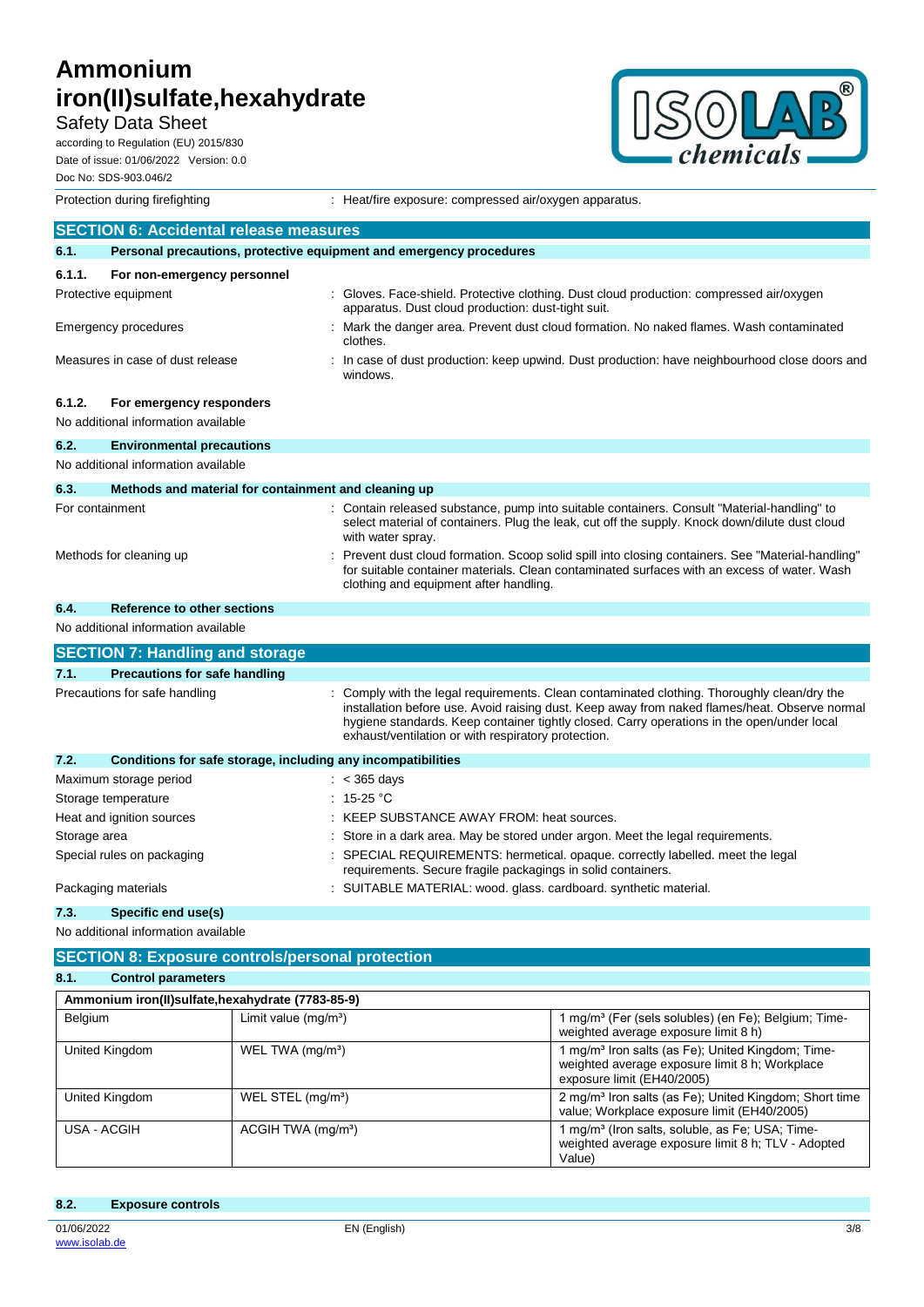Safety Data Sheet

according to Regulation (EU) 2015/830 Date of issue: 01/06/2022 Version: 0.0 Doc No: SDS-903.046/2



### **Materials for protective clothing:**

GIVE EXCELLENT RESISTANCE: No data available. GIVE GOOD RESISTANCE: No data available. GIVE LESS RESISTANCE: No data available. GIVE POOR RESISTANCE: No data available

#### **Hand protection:**

Gloves

### **Eye protection:**

Face shield. In case of dust production: protective goggles

### **Skin and body protection:**

Protective clothing. In case of dust production: head/neck protection. In case of dust production: dustproof clothing

## **Respiratory protection:**

Dust production: dust mask with filter type P2

| <b>SECTION 9: Physical and chemical properties</b>            |                                          |  |
|---------------------------------------------------------------|------------------------------------------|--|
| Information on basic physical and chemical properties<br>9.1. |                                          |  |
| Physical state                                                | Solid                                    |  |
| Appearance                                                    | Crystalline solid. Crystalline powder.   |  |
| Molecular mass                                                | 392.14 g/mol                             |  |
| Colour                                                        | Light blue-green.                        |  |
| Odour                                                         | Odourless.                               |  |
| Odour threshold                                               | No data available                        |  |
| pH                                                            | $3 - 5(5%)$                              |  |
| pH solution                                                   | 5 %                                      |  |
| Relative evaporation rate (butylacetate=1)                    | : No data available                      |  |
| Melting point                                                 | 100 °C (decomposition)                   |  |
| Freezing point                                                | No data available                        |  |
| Boiling point                                                 | Not applicable                           |  |
| Flash point                                                   | Not applicable                           |  |
| Auto-ignition temperature                                     | No data available                        |  |
| Decomposition temperature                                     | 100 °C                                   |  |
| Flammability (solid, gas)                                     | No data available                        |  |
| Vapour pressure                                               | No data available                        |  |
| Relative vapour density at 20 °C                              | No data available                        |  |
| Relative density                                              | 1.9                                      |  |
| Density                                                       | 1.864 g/cm3 (20 $°C$ )                   |  |
| Solubility                                                    | Soluble in water.<br>Water: 26.9 g/100ml |  |
| Log Pow                                                       | No data available                        |  |
| Viscosity, kinematic                                          | No data available                        |  |
| Viscosity, dynamic                                            | No data available                        |  |
| <b>Explosive properties</b>                                   | No data available                        |  |
| Oxidising properties                                          | No data available                        |  |
| <b>Explosive limits</b>                                       | No data available                        |  |
| <b>Other information</b><br>9.2.                              |                                          |  |
| VOC content                                                   | Not applicable                           |  |
| Other properties                                              | Substance has acid reaction.             |  |

## **SECTION 10: Stability and reactivity**

## **10.1. Reactivity**

On burning: release of toxic and corrosive gases/vapours (ammonia, nitrous vapours, sulphur oxides). Oxidizes slowly on exposure to air.

## **10.2. Chemical stability**

| Unstable on exposure to light. Unstable on exposure to air. |              |     |
|-------------------------------------------------------------|--------------|-----|
| 01/06/2022                                                  | EN (English) | 4/8 |
| www.isolab.de                                               |              |     |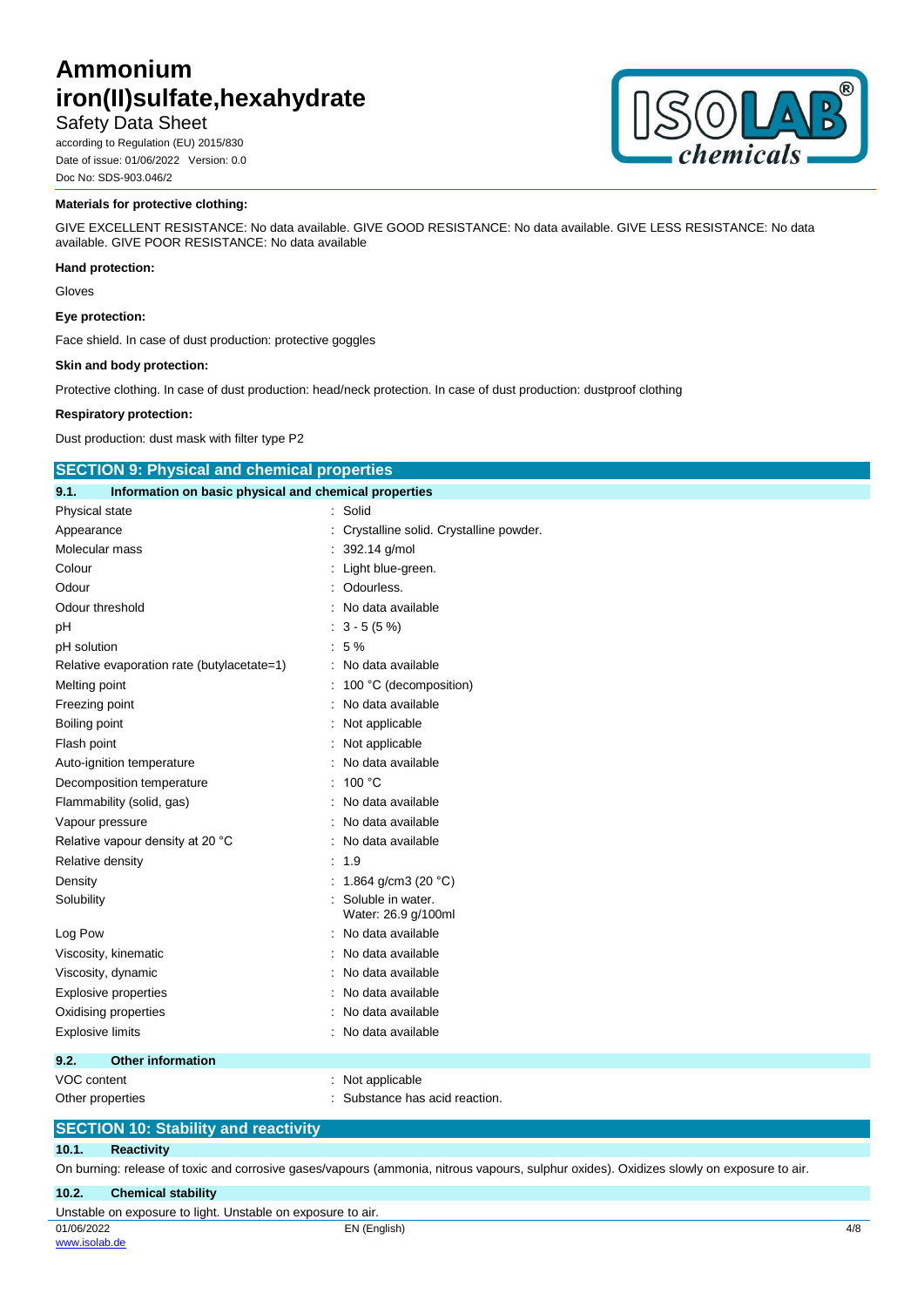## Safety Data Sheet

according to Regulation (EU) 2015/830 Date of issue: 01/06/2022 Version: 0.0 Doc No: SDS-903.046/2



| 10.3. | <b>Possibility of hazardous reactions</b> |
|-------|-------------------------------------------|
|       | No additional information available       |
| 10.4. | <b>Conditions to avoid</b>                |
|       | No additional information available       |
| 10.5. | Incompatible materials                    |
|       | No additional information available       |

### **10.6. Hazardous decomposition products**

No additional information available

## **SECTION 11: Toxicological information 11.1. Information on toxicological effects**

| .<br><b>INTERNATION ON LOXICOLOGICAL ENECLS</b>    |                                     |
|----------------------------------------------------|-------------------------------------|
| Acute toxicity                                     | : Not classified                    |
| Ammonium iron(II) sulfate, hexahydrate (7783-85-9) |                                     |
| LD50 oral rat                                      | 3250 mg/kg (Rat)                    |
| Skin corrosion/irritation                          | : Causes skin irritation.           |
|                                                    | $pH: 3 - 5 (5%)$                    |
| Serious eye damage/irritation                      | : Causes serious eye irritation.    |
|                                                    | pH: 3 - 5 (5 %)                     |
| Respiratory or skin sensitisation                  | : Not classified                    |
| Germ cell mutagenicity                             | : Not classified                    |
| Carcinogenicity                                    | : Not classified                    |
| Reproductive toxicity                              | : Not classified                    |
| STOT-single exposure                               | : May cause respiratory irritation. |
| STOT-repeated exposure                             | : Not classified                    |
| Aspiration hazard                                  | Not classified                      |

| <b>SECTION 12: Ecological information</b> |                                                                                                                                                                                                                                                                                                       |
|-------------------------------------------|-------------------------------------------------------------------------------------------------------------------------------------------------------------------------------------------------------------------------------------------------------------------------------------------------------|
| 12.1.<br><b>Toxicity</b>                  |                                                                                                                                                                                                                                                                                                       |
| Ecology - air                             | : Not classified as dangerous for the ozone layer (Regulation (EC) No 1005/2009).                                                                                                                                                                                                                     |
| Ecology - water                           | : Mild water pollutant (surface water). Maximum concentration in drinking water: 0.50 mg/l<br>(ammonium) (Directive 98/83/EC); 0.200 mg/l (iron) (Directive 98/83/EC); 250 mg/l (sulfate)<br>(Directive 98/83/EC). May cause eutrophication. pH shift. Insufficient data available on<br>ecotoxicity. |

| 12.2.<br>Persistence and degradability            |                                                   |  |  |
|---------------------------------------------------|---------------------------------------------------|--|--|
|                                                   | Ammonium iron(II)sulfate, hexahydrate (7783-85-9) |  |  |
| Persistence and degradability                     | Biodegradability in water: no data available.     |  |  |
| 12.3.<br><b>Bioaccumulative potential</b>         |                                                   |  |  |
| Ammonium iron(II)sulfate, hexahydrate (7783-85-9) |                                                   |  |  |
| Bioaccumulative potential                         | Not bioaccumulative.                              |  |  |
| 12.4.<br>Mobility in soil                         |                                                   |  |  |
| No additional information available               |                                                   |  |  |

## **12.5. Results of PBT and vPvB assessment**

No additional information available

## **12.6. Other adverse effects**

No additional information available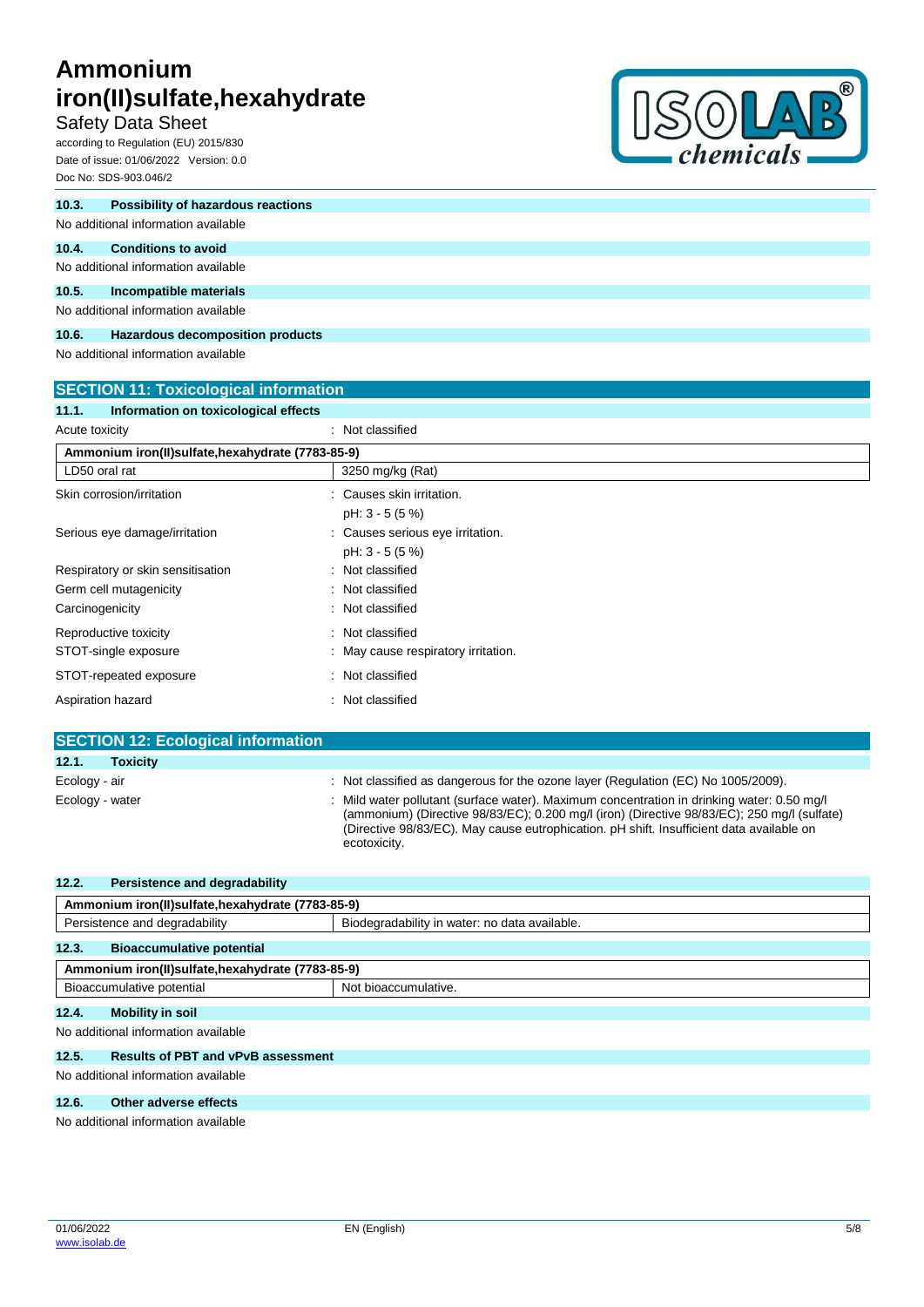## Safety Data Sheet

according to Regulation (EU) 2015/830 Date of issue: 01/06/2022 Version: 0.0 Doc No: SDS-903.046/2



## **SECTION 13: Disposal considerations 13.1. Waste treatment methods** Product/Packaging disposal recommendations : Remove waste in accordance with local and/or national regulations. Hazardous waste shall not be mixed together with other waste. Different types of hazardous waste shall not be mixed together if this may entail a risk of pollution or create problems for the further management of the waste. Hazardous waste shall be managed responsibly. All entities that store, transport or handle hazardous waste shall take the necessary measures to prevent risks of pollution or damage to people or animals. Recycle/reuse. Immobilize the toxic or harmful components. Remove to an authorized dump (Class I). Treat using the best available techniques before discharge into drains or the aquatic environment. Additional information : Can be considered as non hazardous waste according to Directive 2008/98/EC. European List of Waste (LoW) code : 06 03 14 - solid salts and solutions other than those mentioned in 06 03 11 and 06 03 13

#### **SECTION 14: Transport information**  $I = 100$   $I = 100$   $I = 100$   $I = 100$   $I = 100$

| IN accordance with ADR / RID / IMDG / IATA / ADN |                |                |                |                |  |  |
|--------------------------------------------------|----------------|----------------|----------------|----------------|--|--|
| <b>ADR</b>                                       | <b>IMDG</b>    | <b>IATA</b>    | <b>ADN</b>     | <b>RID</b>     |  |  |
| 14.1.<br><b>UN number</b>                        |                |                |                |                |  |  |
| Not applicable                                   | Not applicable | Not applicable | Not applicable | Not applicable |  |  |
| <b>UN proper shipping name</b><br>14.2.          |                |                |                |                |  |  |
| Not applicable                                   | Not applicable | Not applicable | Not applicable | Not applicable |  |  |
| Not applicable                                   | Not applicable | Not applicable | Not applicable | Not applicable |  |  |
|                                                  |                |                |                |                |  |  |
| Transport hazard class(es)<br>14.3.              |                |                |                |                |  |  |
| Not applicable                                   | Not applicable | Not applicable | Not applicable | Not applicable |  |  |
| Not applicable                                   | Not applicable | Not applicable | Not applicable | Not applicable |  |  |
| 14.4.<br><b>Packing group</b>                    |                |                |                |                |  |  |
| Not applicable                                   | Not applicable | Not applicable | Not applicable | Not applicable |  |  |
| <b>Environmental hazards</b><br>14.5.            |                |                |                |                |  |  |
| Not applicable                                   | Not applicable | Not applicable | Not applicable | Not applicable |  |  |
| No supplementary information available           |                |                |                |                |  |  |

#### **14.6. Special precautions for user**

#### **- Overland transport**

Not applicable

## **- Transport by sea** Not applicable

**- Air transport**

Not applicable

**- Inland waterway transport**

Not applicable

## **- Rail transport**

Not applicable

**14.7. Transport in bulk according to Annex II of Marpol and the IBC Code**

Not applicable

## **SECTION 15: Regulatory information**

**15.1. Safety, health and environmental regulations/legislation specific for the substance or mixture**

## **15.1.1. EU-Regulations**

No REACH Annex XVII restrictions

Ammonium iron(II)sulfate,hexahydrate is not on the REACH Candidate List Ammonium iron(II)sulfate,hexahydrate is not on the REACH Annex XIV List

VOC content : Not applicable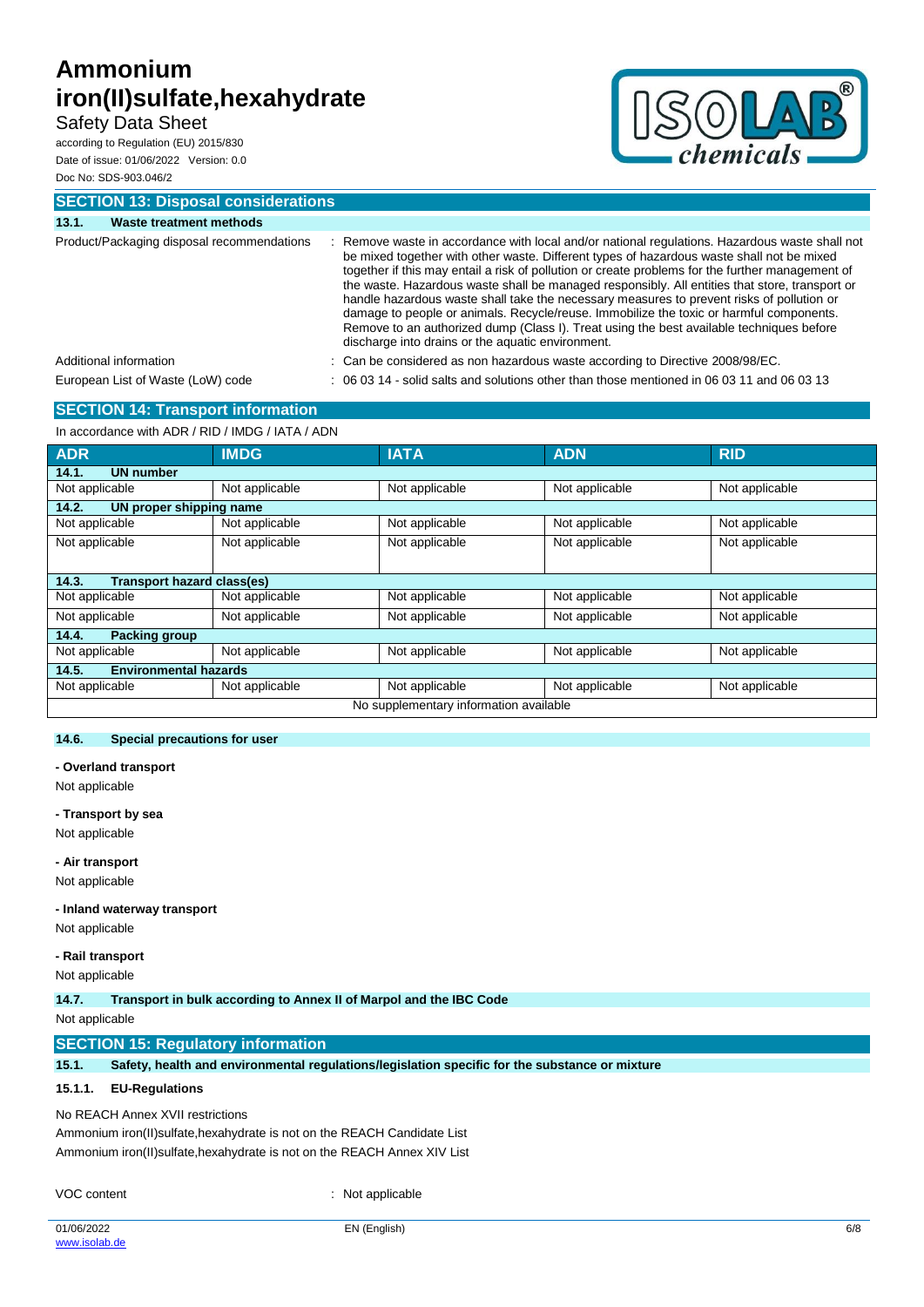Safety Data Sheet

according to Regulation (EU) 2015/830 Date of issue: 01/06/2022 Version: 0.0 Doc No: SDS-903.046/2

## **15.1.2. National regulations**



## **Germany**

VwVwS Annex reference : Water hazard class (WGK) 1, low hazard to waters (Classification according to VwVwS, Annex 1 or 2; ID No. 513) WGK remark in the source in the classification water polluting according to external literature source 12th Ordinance Implementing the Federal Immission Control Act - 12.BImSchV : Is not subject of the 12. BlmSchV (Hazardous Incident Ordinance)

#### **Netherlands**

| SZW-lijst van kankerverwekkende stoffen                                              | : The substance is not listed                                               |
|--------------------------------------------------------------------------------------|-----------------------------------------------------------------------------|
| SZW-lijst van mutagene stoffen                                                       | . The substance is not listed                                               |
| NIET-limitatieve lijst van voor de voortplanting<br>giftige stoffen - Borstvoeding   | : The substance is not listed                                               |
| NIET-limitatieve lijst van voor de voortplanting<br>giftige stoffen – Vruchtbaarheid | : The substance is not listed                                               |
| NIET-limitatieve lijst van voor de voortplanting<br>giftige stoffen – Ontwikkeling   | : The substance is not listed                                               |
| <b>Denmark</b>                                                                       |                                                                             |
| Recommendations Danish Regulation                                                    | : Young people below the age of 18 years are not allowed to use the product |

## **15.2. Chemical safety assessment**

No additional information available

## **SECTION 16: Other information**

|  | Abbreviations and acronyms: |  |  |
|--|-----------------------------|--|--|
|--|-----------------------------|--|--|

|              | AUVICYMUUIS AHU AUVIIIIIS.                                                                        |
|--------------|---------------------------------------------------------------------------------------------------|
| <b>ADN</b>   | European Agreement concerning the International Carriage of Dangerous Goods by Inland Waterways   |
| <b>ADR</b>   | European Agreement concerning the International Carriage of Dangerous Goods by Road               |
| <b>ATE</b>   | <b>Acute Toxicity Estimate</b>                                                                    |
| <b>BCF</b>   | Bioconcentration factor                                                                           |
| <b>CLP</b>   | Classification Labelling Packaging Regulation; Regulation (EC) No 1272/2008                       |
| <b>EC50</b>  | Median effective concentration                                                                    |
| <b>IARC</b>  | International Agency for Research on Cancer                                                       |
| <b>IATA</b>  | International Air Transport Association                                                           |
| <b>IMDG</b>  | International Maritime Dangerous Goods                                                            |
| <b>LC50</b>  | Median lethal concentration                                                                       |
| LD50         | Median lethal dose                                                                                |
| <b>PBT</b>   | Persistent Bioaccumulative Toxic                                                                  |
| <b>REACH</b> | Registration, Evaluation, Authorisation and Restriction of Chemicals Regulation (EC) No 1907/2006 |
| <b>RID</b>   | Regulations concerning the International Carriage of Dangerous Goods by Rail                      |
| <b>SDS</b>   | Safety Data Sheet                                                                                 |
| vPvB         | Very Persistent and Very Bioaccumulative                                                          |
|              | _______________                                                                                   |

Data sources : REGULATION (EC) No 1272/2008 OF THE EUROPEAN PARLIAMENT AND OF THE COUNCIL of 16 December 2008 on classification, labelling and packaging of substances and mixtures, amending and repealing Directives 67/548/EEC and 1999/45/EC, and amending Regulation (EC) No 1907/2006.

| Full text of H- and EUH-statements: |                                                                                            |  |
|-------------------------------------|--------------------------------------------------------------------------------------------|--|
| Eye Irrit. 2                        | Serious eye damage/eye irritation, Category 2                                              |  |
| Skin Irrit, 2                       | Skin corrosion/irritation, Category 2                                                      |  |
| STOT SE 3                           | Specific target organ toxicity — Single exposure, Category 3, Respiratory tract irritation |  |
| H315                                | Causes skin irritation                                                                     |  |
| H319                                | Causes serious eye irritation                                                              |  |
| H335                                | May cause respiratory irritation                                                           |  |

SDS ISOLAB